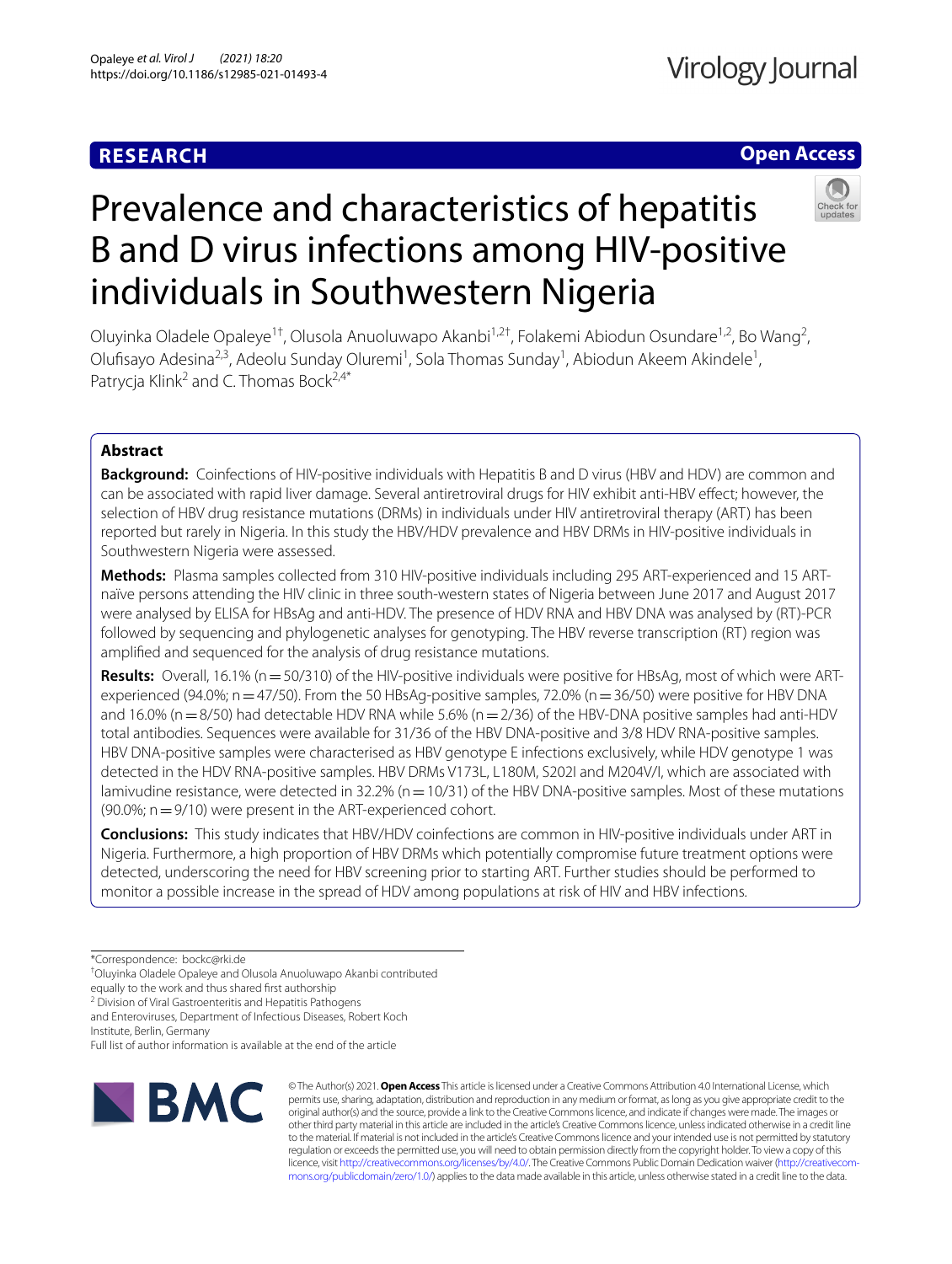**Keywords:** HBV, HDV, HIV, Co-infection, Drug resistance, ART, Nigeria

# **Background**

Due to shared routes of transmission, co-infection of HIV with hepatitis viruses is common worldwide and it is estimated that 5–20% of the approximately 37 million people living with HIV are co-infected with HBV [\[1](#page-8-0)]. In Africa (Nigeria inclusive), HBV is hyper-endemic and HBV/HIV co-infections are highly prevalent [\[2](#page-8-1)]. Compared to HBV or HIV mono-infected individuals, co-infected individuals have a higher risk of impaired immunological recovery and hepatotoxicity during antiretroviral treatment (ART) and a faster rate of progression to cirrhosis and hepatocellular carcinoma [[3,](#page-8-2) [4](#page-8-3)].

The prevalence of HDV is about 5% among HBV carriers however, rates between 3 and 30% have been reported in West Africa [\[5–](#page-8-4)[7\]](#page-8-5). HDV co-infection increases the risk for hepatitis fares and chronic hepatic complications especially in individuals with HBV/HIV co-infection [\[8](#page-8-6)]. However, the impact of HDV infection on HIV/HBV coinfected individuals is not well documented, especially in Nigeria where HDV is not routinely diagnosed.

Currently, six nucleoside analogues have been approved for the treatment of chronic HBV infection, all of which are inhibitors of the reverse transcriptase (RT) of HBV [\[9](#page-8-7)] and some of them (3TC and TDF/TAF) are also part of the frst line regimen used for HIV ART [\[10](#page-8-8)]. Administration of these drugs in HIV-positive patients without knowledge of their HBV status can lead to the emergence of HBV drug resistance mutations (DRMs) and potentially limiting the treatment options available for the treatment of HBV  $[11]$  $[11]$ . Therefore, the World Health Organisation (WHO) [[12](#page-8-10)] has recommended that all HIV-infected patients should be tested for the presence of HBV prior to initiation of therapy [[12\]](#page-8-10), but this is rarely done in Nigeria and some parts of sub-Saharan Africa due to high costs or partly due to neglect of the disease and concentration on HIV treatment [\[13,](#page-8-11) [14](#page-8-12)].

The HBV status of most HIV-infected individuals remains unknown, and frst line ART regimen for HIV contains zidovudine (AZT), lamivudine (3TC) and nevirapine (NVP) in Nigeria [\(https://www.who.int/hiv/pub/](https://www.who.int/hiv/pub/guidelines/nigeria_art.pdf) [guidelines/nigeria\\_art.pdf](https://www.who.int/hiv/pub/guidelines/nigeria_art.pdf)). As a result of the low genetic barrier to resistance of 3TC, [[15\]](#page-8-13) the risk for the emergence of drug resistant HBV strains is increased. Moreover, studies have shown that HBV mutations can occur even in the absence of 3TC therapy in drug-naïve HBV carriers, thereby contributing to the rapid development of drug resistance [[16](#page-8-14)].

Thus, knowledge of HBV and HDV status among HIV-infected patients is important for adequate clinical monitoring and selection of ART regimen. This study was carried out to investigate the prevalence and genotype distribution of HBV and HDV in HIV-positive individuals in Southwestern Nigeria. Furthermore, the presence of HBV DRMs in ART-experienced and naïve HIV-infected individuals was analysed.

# **Methods**

# **Study population**

Plasma samples were randomly collected from 310 HIVpositive individuals including 295 ART-experienced and 15 ART-naive HIV-positive persons. The samples were collected from the HIV clinics of Adeoyo hospital, Ibadan, Oyo state (82 samples) and LAUTECH teaching hospital, Osogbo, Osun state (100 samples) and Ofa, Kwara state (128 samples) both located in the southwestern region of Nigeria. Samples were collected between June and August 2017. Informed consent of each participant was obtained before sample collection and the study was approved by the Ethical review board of LAUTECH Teaching Hospital, Osogbo, Nigeria. Samples were stored at −80 °C until testing and all laboratory analyses were carried out at the Robert Koch Institute, Berlin, Germany.

## **HBV and HDV serology**

Qualitative detection of HBsAg was performed using the Wantai HBsAg ELISA (Wantai Hepatitis B virus Diagnostics, China). Anti-HDV antibodies were analysed using the ETI-AB-DELTAK-2 enzyme immune-assay (anti-HD; DiaSorin Limited, Germany) for the qualitative determination of total antibodies to hepatitis delta antigen. All tests were performed following the manufacturer's instructions.

# **Nucleic acid extraction and PCR amplifcation**

Total viral nucleic acids were extracted from 140 μl of plasma using the QIAamp MinElute Virus Spin Kit (Qiagen, Hilden, Germany) using the QIACUBE automated system (Qiagen, Hilden, Germany). Nucleic acids were eluted in 60 µl of nuclease-free elution buffer and stored at −80 °C until use. For HBV genotyping, the partial HBV S-gene was amplifed using nested PCR as previously described [[17](#page-8-15)]. HBV DRMs were detected by the amplifcation of a partial coding region of the HBV RTregion designated for antiviral resistance using nested PCR followed by population-based Sanger sequencing.

HDV was genotyped by HDV-specifc nested RT-PCR using primers designed for the amplifcation of a highly conserved region of the HDV genome (LHDAg region,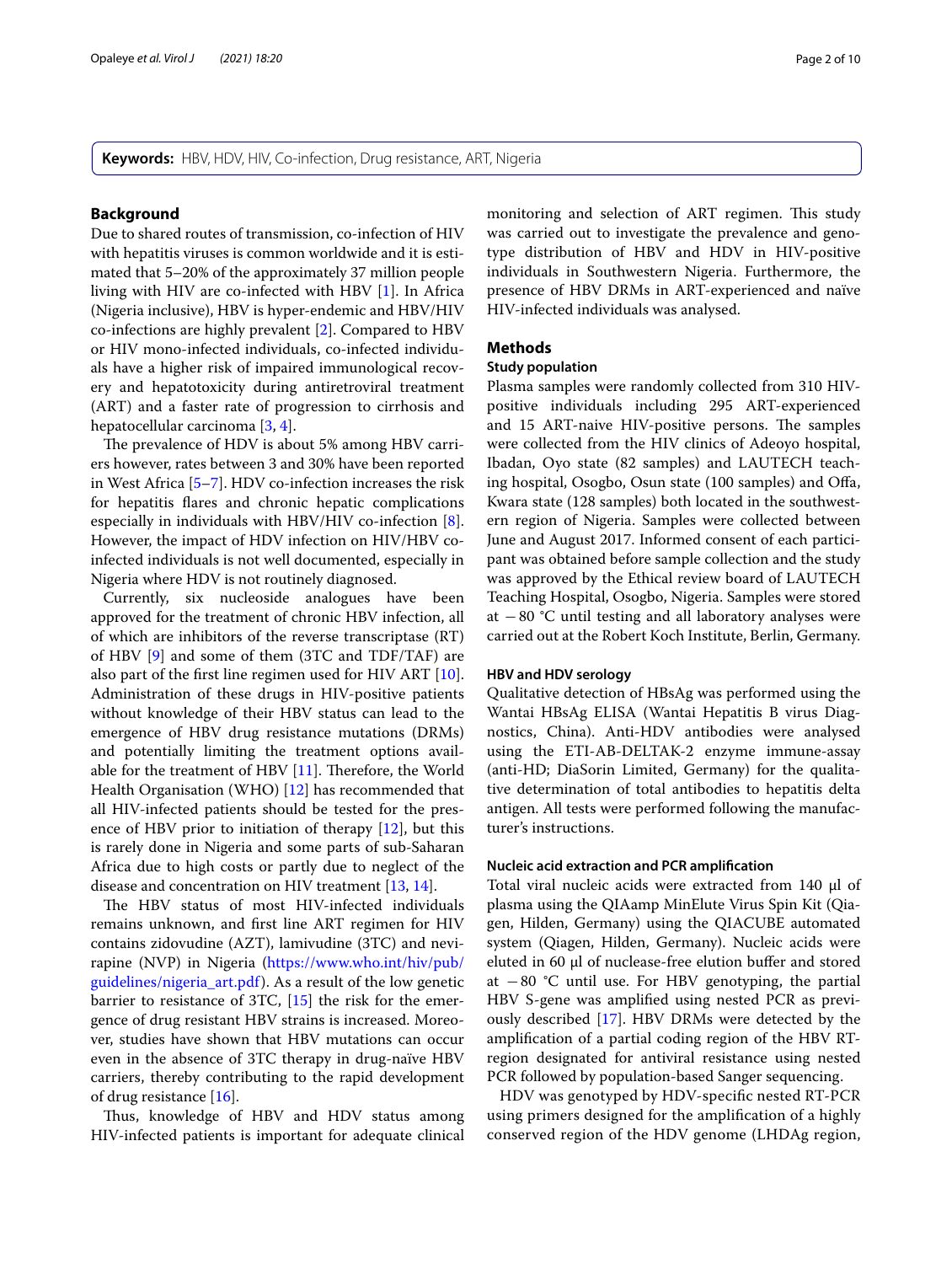nucleotide 888 to 1122) and sequencing as previously described [[6,](#page-8-16) [18](#page-8-17)]. All PCR products were analysed on 1.5% Agarose gels.

# **HBV quantitative polymerase chain reaction**

The HBV viral load was determined by quantitative real-time PCR (qPCR) using the Roche Lightcycler 480 (Roche, Mannheim, Germany) as described previously using primers in the region of overlap between the S-gene and P-gene resulting in a product of approximately 89 bp in size [[17](#page-8-15)]. Absolute quantifcation of HBV genomes was carried out and expressed in copies per ml of plasma. HBV plasmid DNA was used to generate a standard curve following a serial 10-fold dilution. Our quantitative HBV-specifc PCR assays were routinely standardized using the WHO standard (NIBSC code: 97/750). In addition, the detection of HBV DNA by real-time PCR in our laboratories was successfully validated by Quality Control for Molecular Diagnostics (QMCD, which is an independent International External Quality Assessment (EQA) / Profciency Testing (PT) organization) round robin tests.

### **Sequencing and phylogenetic analyses**

Prior to sequencing, PCR amplicons were purifed using ExoSAP-IT (Thermo Fischer Scientific, USA). Cyclesequencing was performed on an ABI 3500 automated genetic analyser (Applied Biosystems Inc., Foster city, California, USA) with 1.0  $\mu$ l of the BigDye<sup>®</sup> Terminator v3.1 Ready Reaction Mix (Applied Biosystems Inc., Foster city, California, USA) and 0.5 μl of each primer as described previously  $[6, 17]$  $[6, 17]$  $[6, 17]$  $[6, 17]$ . Consensus sequences were generated by alignment of both sequenced strands with forward and reverse primers and subsequent manual edition to evaluate ambiguities using Geneious 10.0.5 (Biomatters Limited, Auckland, New Zealand). A Neighbor-Joining tree method with the maximum likelihood approach was constructed from consensus sequences using the MEGA 7 software version 7.0.26 [[19](#page-8-18)]. For HBV phylogeny, representative reference sequences representing the HBV genotypes A-H and for HDV, reference sequences for genotypes 1–8 were randomly selected and retrieved from GenBank. Mutation analysis and prediction was done using BioEdit version 7.2.5. [\(http://www.mbio.ncsu.edu/BioEdit/](http://www.mbio.ncsu.edu/BioEdit/bioedit.html) [bioedit.html\)](http://www.mbio.ncsu.edu/BioEdit/bioedit.html), the geno2pheno [hbv] 2.0 online tool ([https://hbv.geno2pheno.org/\)](https://hbv.geno2pheno.org/) and the HBVSeq tool of the Stanford HBV reverse transcriptase sequence variant database (HBVrtDB) [\[20](#page-8-19)]; [https://hivdb.stanford.](https://hivdb.stanford.edu/HBV/HBVseq/development/HBVseq.html) [edu/HBV/HBVseq/development/HBVseq.html\)](https://hivdb.stanford.edu/HBV/HBVseq/development/HBVseq.html) online tool.

## **Statistical analysis**

Statistical analyses were done by Fischer's exact tests with SPSS version 20.0.1 for Windows. A *p* value < 0.05 was considered to be statistically signifcant.

# **Results**

# **Characteristics of the study population**

The study population included 310 HIV-positive individuals with a median age of 40 years (range 4–73 years) and a median CD4 count of 459 cells/ml (range 6–2028 cells/ml). Of these,  $63.2\%$  (n = 196/310) were females while  $36.8\%$  (n = 114/310) were males. Most of the study participants (95%;  $n=295/310$ ) were on HIV ART (median age=40 years; range 8–60 years; median CD4 count 462 cells/ml; range 2–2028) with combipack (a fixed-dose formulation of  $AZT+3TC+NVP$ ). Only5% ( $n=15/310$ ) of the study participants were ART-naïve (median age=40 years; range 8–73; median CD4 count=392 cells/ml; range 219–960).

# **Prevalence of HBV and HDV infections in HIV‑positive individuals**

In total, 16.1% (50/310) of the HIV-positive individuals were positive for HBsAg with a prevalence of 15.9%  $(n=47/295)$  in the ART-experienced cohort and 20%  $(n=3/15)$  in the ART-naïve cohort (Table [1\)](#page-3-0). The majority of individuals tested positive for HBsAg (94%;  $n=47/50$ ) were ART-experienced.

HBV DNA was detected in 72%  $(n=36/50)$  of the HIV/HBsAg-positive individuals, with 97% ( $n=35/36$ ) being ART-experienced. The median HBV viral load was slightly lower in individuals being ARTexperienced in comparison to ART-naïve individuals  $(1.44 \times 10^5 \text{ vs. } 4.36 \times 10^6 \text{ copies/ml})$  as well as the median CD4 counts (497.85 cells/ml vs. 243 cells/ml) in the ART-experienced and the ART-naïve individuals, respectively (Table [1](#page-3-0)).

Among HBV DNA-positive samples, anti-HDV antibodies were detected in 5.6% ( $n=2/36$ ), all of which were HDV RNA-negative.  $16.0\%$  (n = 8/50) of the HBsAg-positive samples were positive for HDV RNA but negative for anti-HDV.

# **HBV and HDV genotyping**

To determine the HBV genotypes in the study cohort, the HBV isolates from this study were genotyped by sequencing and phylogenetic analyses of a partial region of the S and/or P genes. Of the 36 HBV DNApositive samples 31 (86.1%) were successfully genotyped and all belonged to HBV genotype E (Fig. [1\)](#page-3-1).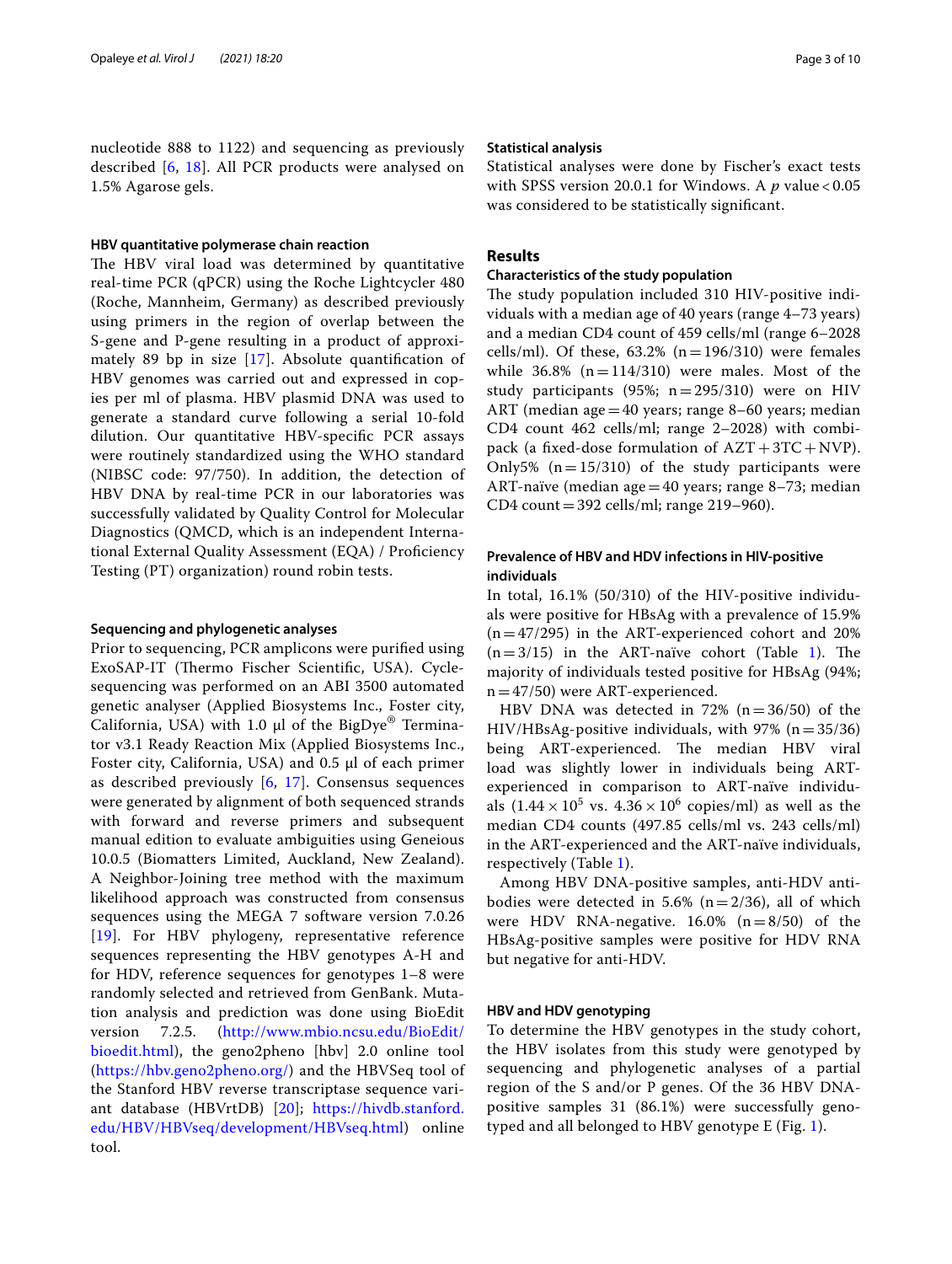<span id="page-3-0"></span>

| Table 1 Characteristics of study participants |
|-----------------------------------------------|
|                                               |

|                                        | HIV (ART-experienced) | HIV(ART-naive)       | <b>Total</b>         |
|----------------------------------------|-----------------------|----------------------|----------------------|
| Patient number                         | 295                   | 15                   | 310                  |
| Median age (range) years               | $40(4-60)$            | $40(8-73)$           | $40(4-73)$           |
| Gender                                 |                       |                      |                      |
| Female, n (%)                          | 184 (62.4)            | 12(80)               | 196 (63)             |
| Male, n (%)                            | 111(37.6)             | 3(20)                | 114(37)              |
| Median CD4 cell count (range) cells/ml | 462 (6-2028)          | 392 (219-960)        | 459 (6-2028)         |
| HBsAg $+ve$ , n $(%$                   | 47 (15.9)             | 3(20)                | 50(16.1)             |
| HBV DNA, n (%)                         | 35 (11.9)             | 1(6)                 | 36(11.6)             |
| Median HBV viral load (copies/ml)      | $1.44 \times 10^{5}$  | $4.36 \times 10^{6}$ | $1.39 \times 10^{5}$ |
| Anti-HDV, n (%)                        | 2(0.7)                | 0(0)                 | 2(0.6)               |
| HDV-RNA, n (%)                         | 7(2.4)                | 1(6)                 | 8(2.6)               |
| $+ve$ , positive                       |                       |                      |                      |

#### (See fgure on next page.)

<span id="page-3-1"></span>Fig. 1 Phylogenetic analysis of the HBV isolates circulating among the HIV/HBV co-infected population in this study. The evolutionary history was inferred by using the Maximum Likelihood method based on the Tamura-Nei model. The tree with the highest log likelihood (-2314.93) is shown. The percentage of trees in which the associated taxa clustered together is shown next to the branches. The isolates (denoted by NG-HBV) were analysed with respect to reference sequences retrieved from GenBank which are designated by their respective accession numbers along with their HBV genotypes/subgenotypes. HBV sequences of the isolates from this study are available at NCBI GenBank database (Acc. No.:MK239481– MK239512)

Three of eight (37.5%) HDV RNA-positive samples could be successfully sequenced and showed HDV genotype 1 (Fig. [2](#page-5-0)).

# **HBV drug resistance mutations**

HBV DRMs were detected in 32.3% (n=10/31) of the successfully sequenced HBV DNA-positive samples (Table [2\)](#page-7-0). Amino acid substitutions were detected in the following frequency: rtM204V/I (9/31; 29.0%), rtL180M (8/31; 25.8%), rtV173L (7/31; 22.5%). All of these substitutions are associated with a reduced susceptibility to lamivudine. In total, DRMs were detected in 10 individuals, of which 9 (90%) were ART-experienced and were treated with a fxed combination of zidovudine, lamivudine, and nevirapine (AZT/3TC/ NVP). No single mutation was detected while all amino acid substitutions were detected in combinations as  $rtL180M + rtV173L + rtM204V$  (n=7/10),<br> $rtV173L + rtM204V$  (1/10),  $rtL180M + rtM204I$  $rtL180M + rtM204I$  $(1/10)$ , and rtL180M + rtM204V + rtS202I (1/10). One of the individuals showing the DRM combination rtM204V/I+rtL180M+rtS202I was an ART-naive HIV/ HBV/HDV-positive patient (Table [2](#page-7-0); Fig. [3](#page-7-1)).

# **Discussion**

Co-infection of HBV and HDV with HIV is still a major public health problem in Sub-Saharan Africa due to the high endemicity of these virus infections and the more

severe clinical outcomes of coinfections in comparison to the mono-infections  $[4, 6, 21]$  $[4, 6, 21]$  $[4, 6, 21]$  $[4, 6, 21]$  $[4, 6, 21]$  $[4, 6, 21]$ . A vaccination programme against HBV (efective also for HDV) has been introduced in Nigeria since 2004; however, the prevalence of HBV remains high (10–15% [\[6](#page-8-16), [22](#page-8-21)] compared to a prevalence of 20–25% before the advent of the vaccination  $[23]$  $[23]$ ). The prevalence of HDV is 9% while earlier prevalence data are not available from Nigeria [\[6](#page-8-16)]. According to the recommendation of the WHO on HIV-ART in adults and adolescents, HBsAg testing should be done before the initiation of ART [[24](#page-8-23), [25](#page-8-24)]; however, this is not the rule in most low-income countries including Nigeria.

In this study among HIV-positive individuals in Southwestern Nigeria,  $16.1\%$  (n=50/310) were HBsAg positive, of which 72% ( $n=36/50$ ) corresponding to 11.6% overall  $(n=36/310)$  were also positive for HBV DNA. The prevalence of HBsAg observed in this study is high compared to previous reports from Africa, like South Africa with 7.6% [\[26](#page-8-25)], 1.1% in Mali [\[27](#page-8-26)], and 6.5% in south east-ern Nigeria [[28\]](#page-8-27); contrarily it is lower than other reports from southwestern Nigeria with a HBsAg prevalence of 28.4%  $[29]$  and 21% in Cameroon  $[30]$  $[30]$ . The relatively high HBsAg prevalence observed in this study indicates that HBV is highly endemic in southwestern Nigeria and may possibly be a consequence of increasing drug resistant HBV strains circulating in this region [\[31](#page-8-30)].

Of the 50 HBsAg positive individuals,  $16.1\%$  (n = 8/50) were positive for HDV RNA. The prevalence of HDV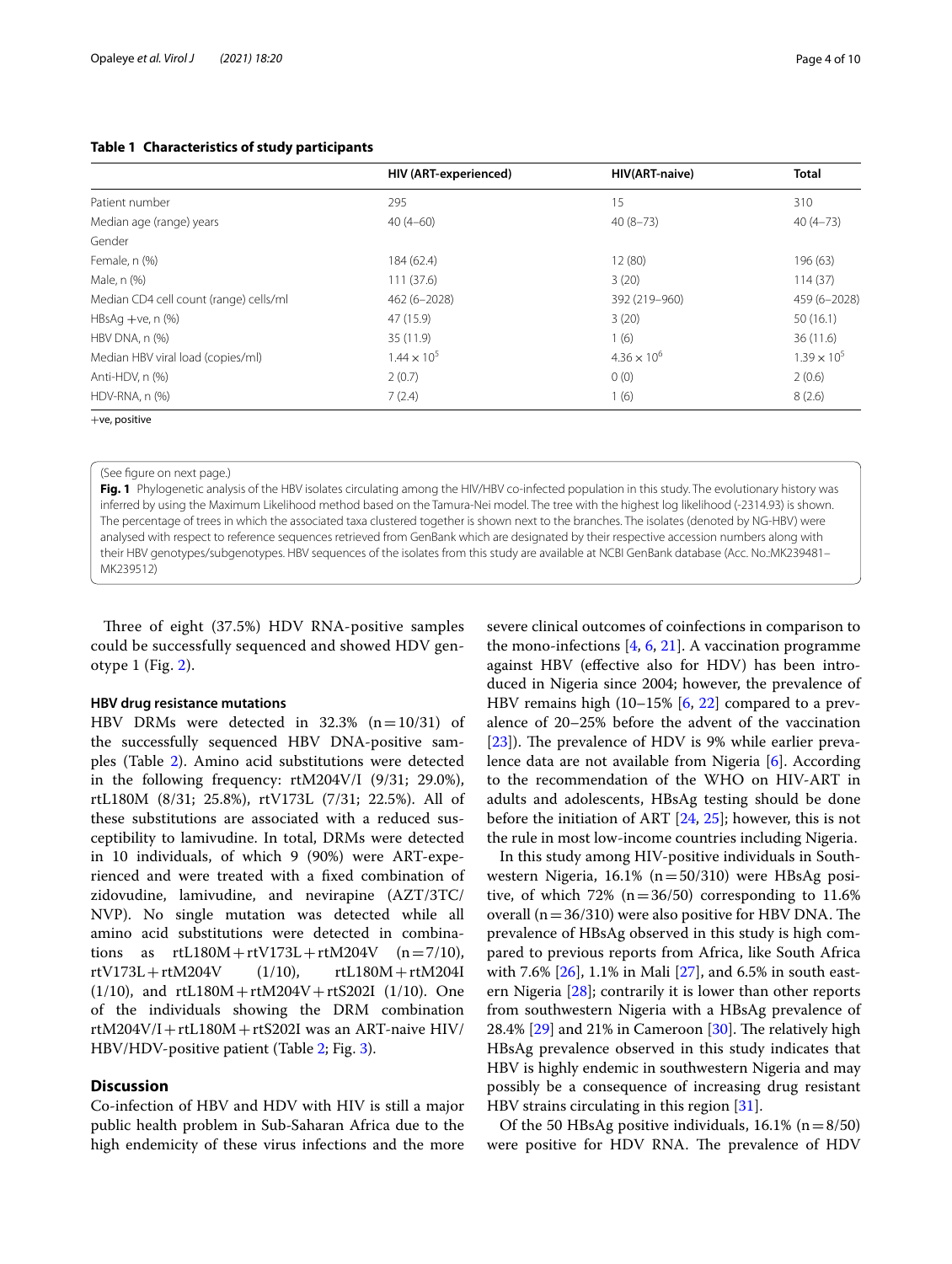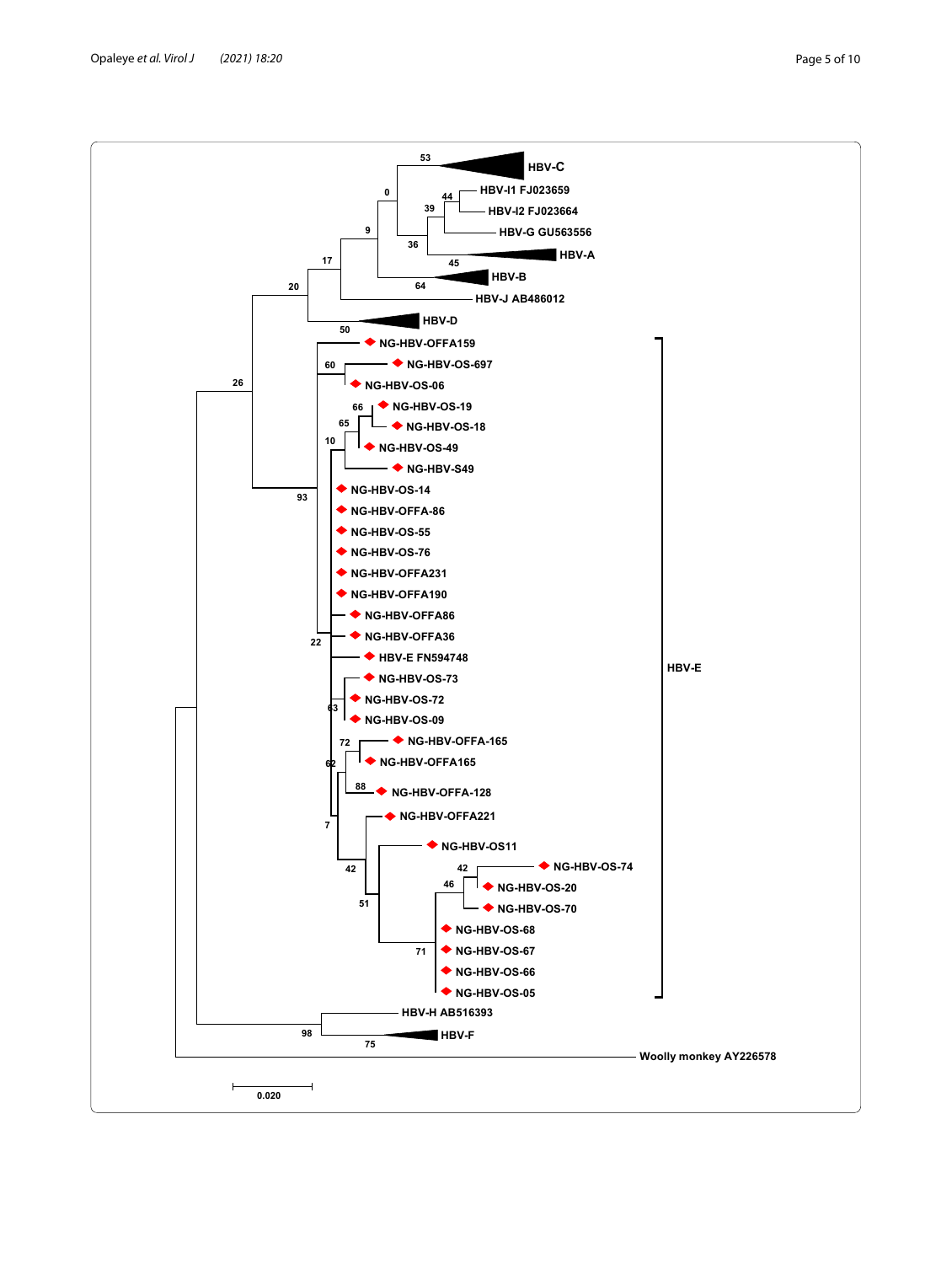#### (See fgure on next page.)

<span id="page-5-0"></span>**Fig. 2** Phylogenetic analysis inferred from distance analysis (Kimura 2 parameters model) using neighbour-joining bootstrap 1000 replicate reconstruction from HDV sequences of the Nigerian HDV isolates in this study (highlighted in boldface and designated as NIG/HDV and numbers) and the corresponding region of reference sequences showing that the Nigerian HDV isolates clustered in the HDV genotype 1 branch. The Nigerian HDV sequences were compared to HDV reference sequences gathering the 8 HDV genotypes (HDV1 to HDV8). The numbers at the nodes indicate bootstrapping values. The bar represents nucleotide substitutions per position. HDV sequences of the patient isolates are available at NCBI GenBank database (Acc. No.:MK239513–MK239515)

in this study is higher than the reported global HDV prevalence of 5% [[32\]](#page-9-0) and a recent report showing 9% HDV prevalence in the general population in Southwestern Nigeria  $[6]$  $[6]$ . The high HDV prevalence in our study may be due to the analysed study cohort. Since HIV and HBV share the same transmission routes, coinfection is common and might explain why the HBV and HDV prevalence is higher in this group than in the general population. In this study, only HDV genotype 1 was detected and this agrees with previous reports which show that HDV-1 is ubiquitous and has been previously identifed also in southwestern Nigeria [[6\]](#page-8-16). Notably, we found that all HDV RNA positive samples were negative for anti-HDV ELISA which is probably due to the lower sensitivity of the anti-HDV ELISA in comparison to the PCR assay [\[6](#page-8-16)].

Liver disease due to HDV is known to progress faster in HIV-positive individuals independent of successful ART [\[33\]](#page-9-1). In this study, characteristics such as HBV viral load and CD4 cell count did not signifcantly differ between the ART-experienced and the ART-naïve cohort. Furthermore, detection of antibodies against the delta antigen did not seem to correspond with molecular detection of HDV RNA. We therefore would recommend that samples tested negative by anti-HDV ELISA, should be retested by molecular methods especially in high risk groups.

In the past decade a number of new treatment options and regimens for HIV infection have been developed pioneering the control of the HIV infection and progression [\[10](#page-8-8)]. Nowadays also low-income countries like Nigeria have access to new and highly efective antiretroviral drugs (ARVs) but the old drugs which have a low barrier to resistance are still in use and widely distributed. There are a number of approved ARVs usually used as combination therapy including nucleoside reverse transcriptase inhibitors (NRTI), non-nucleoside reverse transcriptase inhibitors (NNRTI), protease inhibitors (PI), entry inhibitors, and HIV integrase inhibitors (INI). Tenofovir (TDF/ TAF) and lamivudine (3TC), both NRTIs are also efective for the control of HBV replication and are recommended for the treatment of chronic HBV infection.

Antiviral drug resistance has been described for HBV and HIV and the selection of HBV DRMs in patients co-infected with HIV under ART with nucleoside analogues have been previously reported [[3,](#page-8-2) [24](#page-8-23)]. Amino acid (aa) substitutions found in this study include rtL180M, rtV173L, rtM204V/I among individuals on ART however, in one drug-naïve individual, aa substitutions L180M, M204V and S202I have also been detected. This drug-naïve individual might have been infected with a drug resistant HBV strain in circulation or selected the mutation due to factors other than antiviral therapy pressure. Primary aasubstitution rtM204V was the most common in this study, conferring lamivudine-like resistance which has been reported previously to emerge at an annual rate of 15–20% in HIV-1/HBV co-infected individuals in developed countries [[24\]](#page-8-23). Our fnding implies that drug resistant HBV-strains are in circulation in Nigeria, which may have originated from ART-patients and may also be transmitted to susceptible individuals. Here, we found a high prevalence of resistance mutations to nucleoside analogues and predominantly mutations usually selected by lamivudine (rtL180M (25%;  $n=9/36$ , rtV173L (22.2%),  $n=8/36$ ; rtM204V/I (27.8%;  $n=10/36$ ) and rtS202I (2.8%;  $n=1/36$ ) (Table [2\)](#page-7-0) in the HIV/HBV co-infected individuals collectively. Additionally, we detected HBV DRMs also in HIV/HBV/ HDV co-infected individuals.

The control of HBV infections with antivirals has been reported to avert liver disease progression in most of HIV co-infected patients, however, the emergence of drug resistance and lack of satisfactory treatment options for HDV-infection remains a major threat [[34](#page-9-2)].

It has been recommended that HBV screening should be carried out in HIV patients at baseline before commencement of ART therapy however, our fndings demonstrates that not only baseline HBV testing is important in HIV-infected populations but also HBV resistance and HDV testing may be necessary before initiation of ART to ensure a well-adapted and more personalized therapy option.

The limitations to this study are the relatively small sample size and the inability to follow-up the participants. We were also not able to perform additional serological tests due to limited sample volume, e.g. to determine anti-HBc (core) IgM of HBsAg-positive samples to diferentiate chronic HBV from acute cases as they may behave diferently.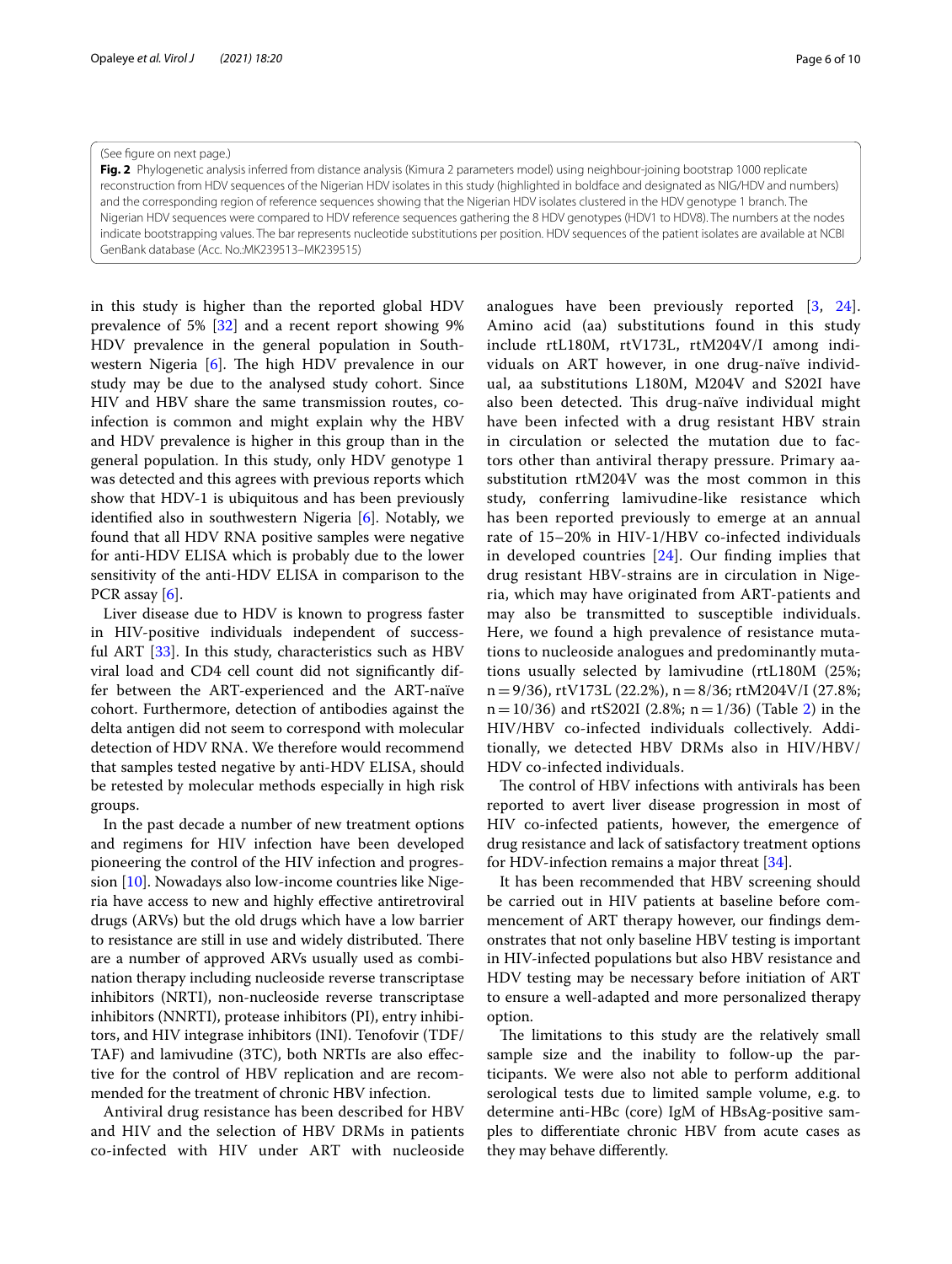Opaleye *et al. Virol J (2021) 18:20* Page 7 of 10

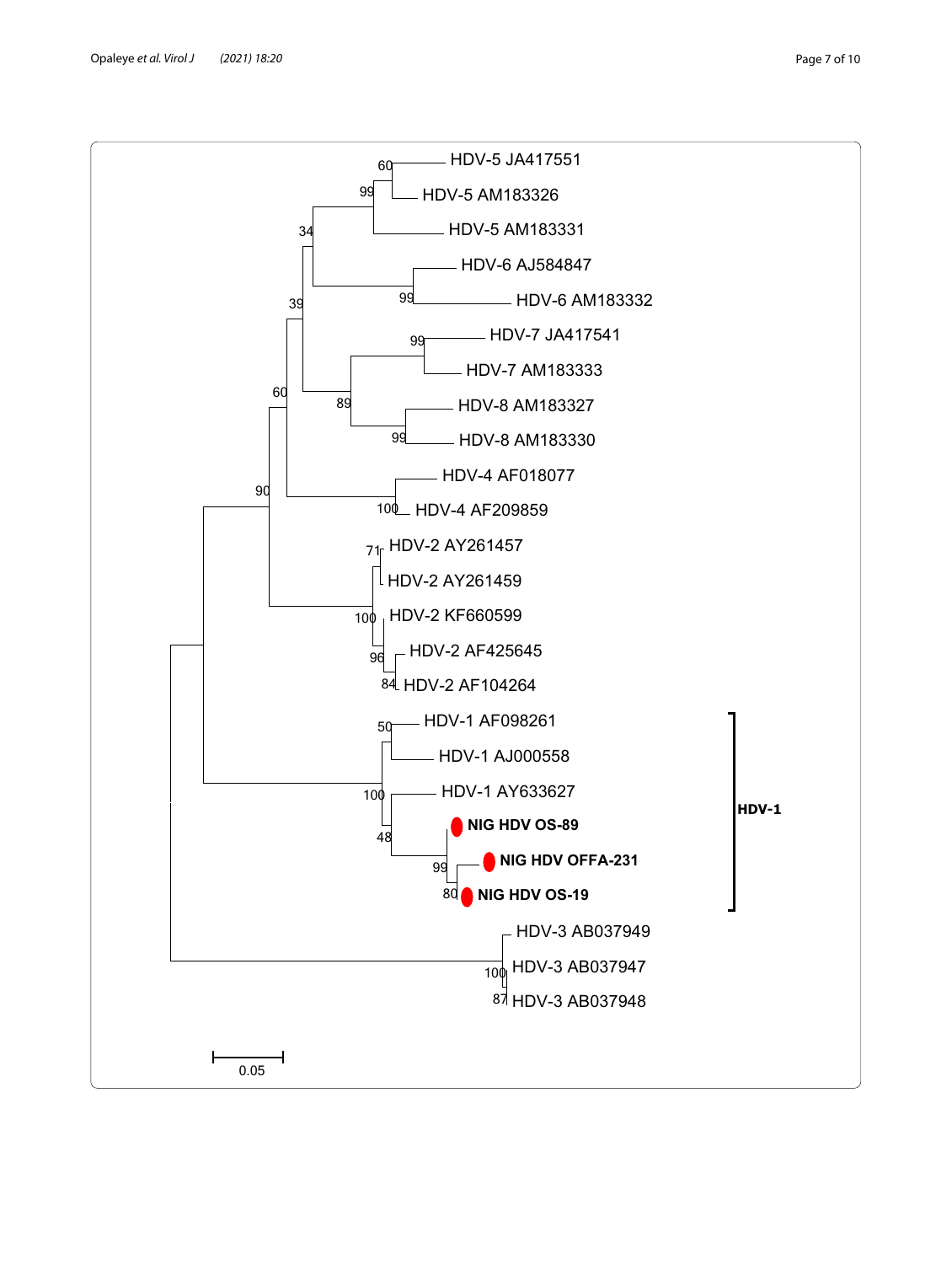| ID   | Age (years) | Gender (F/M) | <b>ART</b> regimen | <b>HBV</b> viral load<br>(copies/ml) | CD4 count<br>(cells/ml) | <b>HDV-RNA</b><br>$(+/-)$ | <b>HDV</b><br>genotype | <b>HBV-mutations</b><br>P-region |
|------|-------------|--------------|--------------------|--------------------------------------|-------------------------|---------------------------|------------------------|----------------------------------|
| OS05 | 33          | M            | Combipack          | $1.34 \times 10^{7}$                 | 700                     | $^{+}$                    |                        | L180M, V173L, M204V              |
| OS11 | 44          | M            | Combipack          | $3.36 \times 10^{3}$                 | 800                     |                           |                        | L180M, V173L, M204V              |
| OS20 | 26          |              | Combipack          | $9.87 \times 10^{2}$                 | 740                     |                           |                        | L180M, V173L, M204V              |
| OS66 | 41          |              | Combipack          | $2.26 \times 10^{6}$                 | 150                     |                           |                        | L180M, V173L, M204V              |
| OS67 | 23          |              | Combipack          | $1.46 \times 10^{7}$                 | 625                     |                           |                        | L180M, V173L, M204V              |
| OS68 | 41          | M            | Combipack          | $1.10 \times 10^{5}$                 | 640                     |                           |                        | L180M, V173L, M204V              |
| OS70 | 28          |              | Combipack          | $2.11 \times 10^{2}$                 | 800                     | $^+$                      |                        | L180M, V173L, M204V              |
|      |             |              |                    |                                      |                         |                           |                        |                                  |

OS74 <sup>27</sup> <sup>M</sup> Combipack 2.62×103 <sup>385</sup> <sup>+</sup> **<sup>−</sup>** V173L, M204V OFFA159 <sup>49</sup> <sup>F</sup> Combipack 5.75×106 <sup>1283</sup> **<sup>−</sup> <sup>−</sup>** L180M, M204I OFFA221 37 F Naïve  $4.36 \times 10^6$  243 + 1 L180M, M204V, S202

<span id="page-7-0"></span>**Table 2 Characteristics of individuals with HBV drug resistance mutations**

Combipack, zidovudine+lamivudine+nevirapine (AZT/3TC/NVP); P-region, Hbv polymerase region (reverse transcriptase)

|                                                                                                                                                                                                                                                              | 120 | 130 | 140 | 150 | 160 | 170 | 180 | 190 | 200 | 210 | 220 | 230                                                                                                                                                                                                                                                                                                                                                                                                                                                                             |
|--------------------------------------------------------------------------------------------------------------------------------------------------------------------------------------------------------------------------------------------------------------|-----|-----|-----|-----|-----|-----|-----|-----|-----|-----|-----|---------------------------------------------------------------------------------------------------------------------------------------------------------------------------------------------------------------------------------------------------------------------------------------------------------------------------------------------------------------------------------------------------------------------------------------------------------------------------------|
|                                                                                                                                                                                                                                                              |     |     |     |     |     |     |     |     |     |     |     |                                                                                                                                                                                                                                                                                                                                                                                                                                                                                 |
| HBV-E X75657                                                                                                                                                                                                                                                 |     |     |     |     |     |     |     |     |     |     |     | RIINHOYGTLPNLHDSCSRNLYVSLMLLFKTFGRKLHLYSHPIIMGFRKIPMGVGLSPFLLAOFTSAICSVVRRAFPHCLAFSYMDDVVLGAKSVOHLESLYTAVTNFLLSLGIHLNPNK                                                                                                                                                                                                                                                                                                                                                        |
| NG-HBV-OS-74                                                                                                                                                                                                                                                 |     |     |     |     |     |     |     |     |     |     |     |                                                                                                                                                                                                                                                                                                                                                                                                                                                                                 |
| NG-HBV-0S-70                                                                                                                                                                                                                                                 |     |     |     |     |     |     |     |     |     |     |     |                                                                                                                                                                                                                                                                                                                                                                                                                                                                                 |
| NG-HBV-0S-68                                                                                                                                                                                                                                                 |     |     |     |     |     |     |     |     |     |     |     | $\ldots \ldots \ldots \ldots \ldots \text{I} \ldots \text{I} \ldots \ldots \ldots \ldots \ldots \ldots \ldots \text{I} \ldots \ldots \text{I} \ldots \ldots \text{I} \ldots \ldots \ldots \ldots \text{I} \ldots \text{I} \ldots \ldots \text{I} \ldots \ldots \ldots \text{I} \ldots \ldots \text{I} \ldots \ldots \text{I} \ldots \ldots \text{I} \ldots \ldots \text{I} \ldots \text{I} \ldots \text{I} \ldots \text{I} \ldots \text{I} \ldots \text{I} \ldots \text{I} \ld$ |
| NG-HBV-OS-67                                                                                                                                                                                                                                                 |     |     |     |     |     |     |     |     |     |     |     |                                                                                                                                                                                                                                                                                                                                                                                                                                                                                 |
| NG-HBV-0S-66                                                                                                                                                                                                                                                 |     |     |     |     |     |     |     |     |     |     |     |                                                                                                                                                                                                                                                                                                                                                                                                                                                                                 |
| NG-HBV-0S-20                                                                                                                                                                                                                                                 |     |     |     |     |     |     |     |     |     |     |     |                                                                                                                                                                                                                                                                                                                                                                                                                                                                                 |
| NG-HBV-OS-05                                                                                                                                                                                                                                                 |     |     |     |     |     |     |     |     |     |     |     |                                                                                                                                                                                                                                                                                                                                                                                                                                                                                 |
| NG-HBV-OS11                                                                                                                                                                                                                                                  |     |     |     |     |     |     |     |     |     |     |     |                                                                                                                                                                                                                                                                                                                                                                                                                                                                                 |
| NG-HBV-OFFA221                                                                                                                                                                                                                                               |     |     |     |     |     |     |     |     |     |     |     |                                                                                                                                                                                                                                                                                                                                                                                                                                                                                 |
| NG-HBV-OFFA159                                                                                                                                                                                                                                               |     |     |     |     |     |     |     |     |     |     |     |                                                                                                                                                                                                                                                                                                                                                                                                                                                                                 |
| Fig. 3 Representative HBV-amino acid (AA) sequences of the HIV/HBV coinfected individuals with DRMs aligned with HBV reference sequence<br>X75657. HBV-AA sequences spanning the P-region of HBV from aa 120 to aa 240 showing patient-specific HBV isolates |     |     |     |     |     |     |     |     |     |     |     |                                                                                                                                                                                                                                                                                                                                                                                                                                                                                 |

# <span id="page-7-1"></span>**Conclusions**

Coinfections of HIV-positive individuals with Hepatitis B and D viruses are common especially in regions where these virus infections are endemic. Coinfection of HIV with HBV and additionally HDV can be associated with more severe liver disease than mono-infection with HBV. HIV-ART will also afect HBV since HBV DRMs can occur. Accordingly, this study indicates that HBV/ HDV coinfections are common in HIV-positive individuals under ART in Nigeria and the prevalence of viremic HDV is high in HIV-positive persons in Nigeria (16.1%). Moreover, a high number of HBV drug resistance mutations were detected underscoring the need for HBV screening prior to starting ART.

#### **Abbreviations**

HIV: Human immunodefciency viruses; HBV: Hepatitis B virus; HDV: Hepatitis D virus (delta virus); DRM: Drug resistance mutation; ART: Anti-retroviral therapy; TDF/TAF: Tenofovir alafenamid; 3TC: Lamivudine; rt: Reverse transcription.

#### **Acknowledgements**

We thank the medical staff of the HIV clinics of Adeoyo hospital, Ibadan, Oyo state and LAUTECH teaching hospital, Osogbo, Osun state and Offa, Kwara state for their assistance during collection of the samples. We are grateful for the excellent technical assistance of Stefen Zander and Hannes Jarmuth (RKI).

#### **Authors' contributions**

OOO, OAA and CTB initiated, participated in conception and designed of the study. ASO, STS and AAA collected samples. OOO, OAA and FAO; performed the experiments. OAA, BW, OOO and OA analyzed and interpreted the data. OAA, OOO, PM and CTB prepared the manuscript. All authors read and approved the fnal manuscript.

#### **Funding**

Open Access funding enabled and organized by Projekt DEAL. This work was supported by a grant from the German Federal Ministry of Health (BMG) with regard to a decision of the German Bundestag by the Federal Government (NiCaDe-project grant No: ZMVI1-2519GHP711 / D81667). O.O.O., F.A.O, and O.A. are funded by a sub-project of the Global Health Protection Programme (GHPP) supported by the German Federal Ministry of Health on the basis of a decision by the German Bundestag, the Partnership in Postgraduate Education (PPE), Robert Koch Institute, Berlin, Germany. O.A.A. is funded by the German Academic Exchange Service (DAAD), Bonn, Germany. B.W. is funded by the China Scholarship Council (CSC), Beijing, China. The funders BMG, CSC, DAAD, and GHPP/PPE had no role in study design, data collection and interpretation,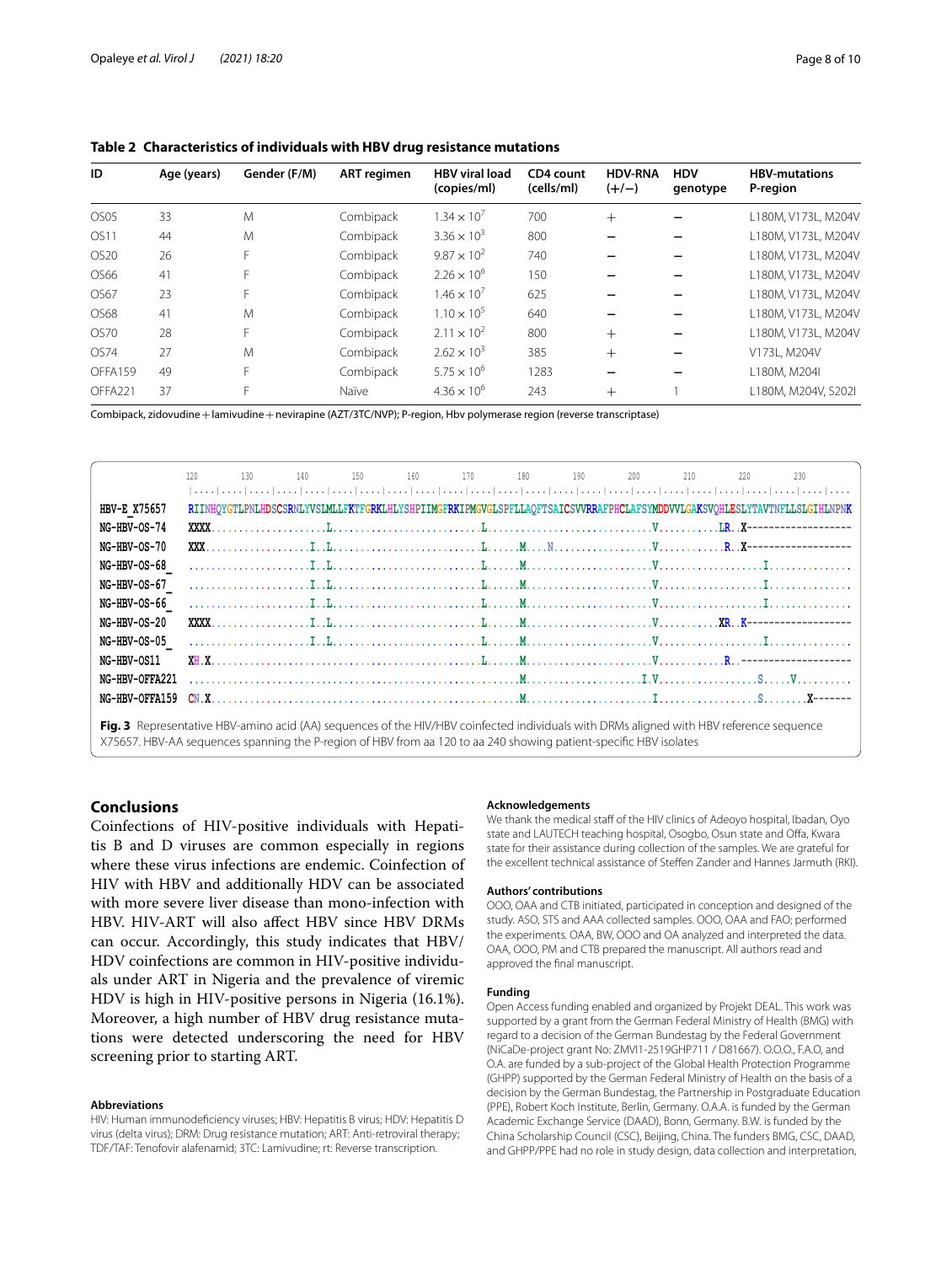or the decision to submit the work for publication. The content is the responsibility only of the authors and does not represent the views of the funders.

# **Availability of data and materials**

All data generated or analysed during this study are included in this published article.

#### **Ethics approval and consent to participate**

Informed consent of each participant was obtained before sample collection and the study was approved by the ethical review board of LAUTECH Teaching Hospital, Osogbo, Nigeria.

#### **Consent for publication**

Not applicable.

#### **Competing interests**

The authors declare that they have no competing interests.

#### **Author details**

<sup>1</sup> Department of Medical Microbiology and Parasitology, Ladoke Akintola University of Technology, Ogbomoso, Oyo State, Nigeria. <sup>2</sup> Division of Viral Gastroenteritis and Hepatitis Pathogens and Enteroviruses, Department of Infectious Diseases, Robert Koch Institute, Berlin, Germany.<sup>3</sup> Department of Microbiology, Obafemi Awolowo University, Ile Ife, Osun State, Nigeria. <sup>4</sup> Institute of Tropical Medicine, University of Tuebingen, Tuebingen, Germany.

# Received: 1 November 2019 Accepted: 8 January 2021 Published online: 15 January 2021

#### **References**

- <span id="page-8-0"></span>1. Singh KP, Crane M, Audsley J, Avihingsanon A, Sasadeusz J, Lewin SR. HIVhepatitis B virus coinfection: epidemiology, pathogenesis, and treatment. Aids. 2017;31(15):2035–52.
- <span id="page-8-1"></span>2. Assih M, Ouattara AK, Diarra B, Yonli AT, Compaore TR, Obiri-Yeboah D, Djigma FW, Karou S, Simpore J. Genetic diversity of hepatitis viruses in West-African countries from 1996 to 2018. World J Hepatol. 2018;10(11):807–21.
- <span id="page-8-2"></span>3. Chun HM, Mesner O, Thio CL, Bebu I, Macalino G, Agan BK, Bradley WP, Malia J, Peel SA, Jagodzinski LL, et al. HIV outcomes in Hepatitis B virus coinfected individuals on HAART. J Acquir Immune Defc Syndr. 2014;66(2):197–205.
- <span id="page-8-3"></span>4. Hønge BL, Jespersen S, Medina C, Té DS, da Silva ZJ, Lewin S, Østergaard L, Erikstrup C, Wejse C, Laursen AL, et al. Hepatitis B and delta virus are prevalent but often subclinical co-infections among HIV infected patients in Guinea-Bissau, West Africa: a cross-sectional study. PLoS ONE. 2014;9(6):e99971.
- <span id="page-8-4"></span>5. World Health Organization (WHO). Global hepatitis report 2017. [https://](https://www.who.int/hepatitis/publications/global-hepatitis-report2017/en/) [www.who.int/hepatitis/publications/global-hepatitis-report2017/en/](https://www.who.int/hepatitis/publications/global-hepatitis-report2017/en/)
- <span id="page-8-16"></span>6. Opaleye OO, Japhet OM, Adewumi OM, Omoruyi EC, Akanbi OA, Oluremi AS, Wang B, Tong HV, Velavan TP, Bock CT. Molecular epidemiology of hepatitis D virus circulating in Southwestern Nigeria. Virol J. 2016;13:61.
- <span id="page-8-5"></span>7. Lunel-Fabiani F, Mansour W, Amar AO, Aye M, Le Gal F, Malick FZF, Baïdy L, Brichler S, Veillon P, Ducancelle A, et al. Impact of hepatitis B and delta virus co-infection on liver disease in Mauritania: a cross sectional study. J Infect. 2013;67(5):448–57.
- <span id="page-8-6"></span>8. Katwesigye E, Seremba E, Semitala F, Ocama P. Low sero-prevalence of hepatitis delta antibodies in HIV/ hepatitis B co-infected patients attending an urban HIV clinic in Uganda. Afr Health Sci. 2016;16(4):1089–93.
- <span id="page-8-7"></span>9. Lampertico P, Agarwal K, Berg T, Buti M, Janssen HLA, Papatheodoridis G, Zoulim F, Tacke F. EASL 2017 Clinical Practice Guidelines on the management of hepatitis B virus infection. J Hepatol. 2017;67(2):370–98.
- <span id="page-8-8"></span>10. Gunthard HF, Saag MS, Benson CA, del Rio C, Eron JJ, Gallant JE, Hoy JF, Mugavero MJ, Sax PE, Thompson MA, et al. Antiretroviral drugs for treatment and prevention of HIV infection in adults: 2016 recommendations of the International Antiviral Society-USA Panel. JAMA. 2016;316(2):191–210.
- <span id="page-8-9"></span>11. Warner N, Locarnini S. Mechanisms of hepatitis B virus resistance development. Intervirol. 2014;57(3–4):218–24.
- <span id="page-8-11"></span><span id="page-8-10"></span>13. Belyhun Y, Maier M, Liebert UG. HIV therapy with unknown HBV status is responsible for higher rate of HBV genome variability in Ethiopia. Antivir Ther. 2017;22(2):97–111.
- <span id="page-8-12"></span>14. Chambal LM, Samo Gudo E, Carimo A, Corte Real R, Mabunda N, Maueia C, Vubil A, Zicai AF, Bhatt N, Antunes F. HBV infection in untreated HIVinfected adults in Maputo, Mozambique. PLoS ONE. 2017;12(7):e0181836.
- <span id="page-8-13"></span>15. Oreagba IA, Usman SO, Olayemi SO, Oshikoya KA, Opanuga O, Adeyemo TA, Lesi OA, Dodoo AN, Akanmu AS. Pharmacoepidemiology of antiretroviral drugs in a teaching hospital in Lagos. Nigeria Ghana Med J. 2014;48(4):194–203.
- <span id="page-8-14"></span>16. Selabe SG, Lukhwareni A, Song E, Leeuw YG, Burnett RJ, Mphahlele MJ. Mutations associated with lamivudine-resistance in therapy-naive hepatitis B virus (HBV) infected patients with and without HIV co-infection: implications for antiretroviral therapy in HBV and HIV co-infected South African patients. J Med Virol. 2007;79(11):1650–4.
- <span id="page-8-15"></span>17. Oluyinka OO, Tong HV, Bui Tien S, Fagbami AH, Adekanle O, Ojurongbe O, Bock CT, Kremsner PG, Velavan TP. Occult hepatitis B virus infection in nigerian blood donors and hepatitis B virus transmission risks. PLoS ONE. 2015;10(7):e0131912-e132012.
- <span id="page-8-17"></span>18. Sy BT, Ratsch BA, Toan NL, Song LH, Wollboldt C, Bryniok A, Nguyen HM, Luong HV, Velavan TP, Wedemeyer H, et al. High prevalence and signifcance of hepatitis D virus infection among treatment-naïve HBsAgpositive patients in Northern Vietnam. PLoS ONE. 2013;8(10):e78094–194.
- <span id="page-8-18"></span>19. Kumar S, Stecher G, Tamura K. MEGA7: molecular evolutionary genetics analysis version 7.0 for bigger datasets. Mol Biol Evol. 2016;33(7):1870–4.
- <span id="page-8-19"></span>20. Rhee SY, Margeridon-Thermet S, Nguyen MH, Liu TF, Kagan RM, Beggel B, Verheyen J, Kaiser R, Shafer RW. Hepatitis B virus reverse transcriptase sequence variant database for sequence analysis and mutation discovery. Antiviral Res. 2010;88(3):269–75.
- <span id="page-8-20"></span>21. Noubiap JJN, Nansseu JRN, Ndoula ST, Bigna JJR, Jingi AM, Fokom-Domgue J. Prevalence, infectivity and correlates of hepatitis B virus infection among pregnant women in a rural district of the Far North Region of Cameroon. BMC Public Health. 2015;15(1):454.
- <span id="page-8-21"></span>22. Nongo B, Agida T, Oghenebuk U, Yunusa T. Seroprevalence of hepatitis B virus among antenatal attendees at the University of Abuja Teaching Hospital, Nigeria. An Niger Med. 2016;10(2):58–62.
- <span id="page-8-22"></span>23. Musa BM, Bussell S, Borodo MM, Samaila AA, Femi OL. Prevalence of hepatitis B virus infection in Nigeria, 2000–2013: a systematic review and meta-analysis. Niger J Clin Pract. 2015;18(2):163–72.
- <span id="page-8-23"></span>24. Gu L, Han Y, Li Y, Zhu T, Song X, Huang Y, Yang F, Guan S, Xie J, Gohda J, et al. Emergence of lamivudine-resistant HBV during antiretroviral therapy including lamivudine for patients coinfected with HIV and HBV in China. PLoS ONE. 2015;10(8):e0134539.
- <span id="page-8-24"></span>25. World Health Organization (WHO). Consolidated guidelines on the use of antiretroviral drugs for treating and preventing HIV infection. Recommendations for a public health approach; 2nd ed.; 2016. [https://www.who.int/](https://www.who.int/hiv/pub/arv/arv-2016/en/) [hiv/pub/arv/arv-2016/en/](https://www.who.int/hiv/pub/arv/arv-2016/en/)
- <span id="page-8-25"></span>26. King J, Hagemeister DT. Hepatitis B co-infection in HIV-infected patients receiving antiretroviral therapy at the TC Newman Anti Retroviral Treatment Clinic in Paarl, Western Cape. South Afr J HIV Med. 2016;17(1):336.
- <span id="page-8-26"></span>27. Tounkara A, Sarro YS, Kristensen S, Dao S, Diallo H, Diarra B, Noumsi TG, Guindo O. Seroprevalence of HIV/HBV coinfection in Malian blood donors. J Int Assoc Phys AIDS Care. 2009;8(1):47–51.
- <span id="page-8-27"></span>28. Okeke TC, Obi SN, Okezie OA, Ugwu EO, Akogu SP, Ocheni S, Ezenyeaku CC. Coinfection with hepatitis B and C viruses among HIV positive pregnant women in Enugu south east. Nigeria Niger J Med. 2012;21(1):57–60.
- <span id="page-8-28"></span>29. Balogun TM, Emmanuel S, Ojerinde EF. HIV, Hepatitis B and C viruses' coinfection among patients in a Nigerian tertiary hospital. Pan Afr Med J. 2012;12:100.
- <span id="page-8-29"></span>30. Mbougua JBT, Laurent C, Kouanfack C, Bourgeois A, Ciaffi L, Calmy A, Gwet H, Koulla-Shiro S, Ducos J, Mpoudi-Ngolé E, et al. Hepatotoxicity and efectiveness of a Nevirapine-based antiretroviral therapy in HIV-infected patients with or without viral hepatitis B or C infection in Cameroon. BMC public health. 2010;10:105.
- <span id="page-8-30"></span>31. Mado S, Idris H, Abdullahi S, Musa S. Probable lamivudine-resistant hepatitis B infection in children: a case report involving two Nigerian siblings at Ahmadu Bello University Teaching Hospital, Shika, Zaria. Sub-Saharan Afric J Med. 2017;4(3):87–90.